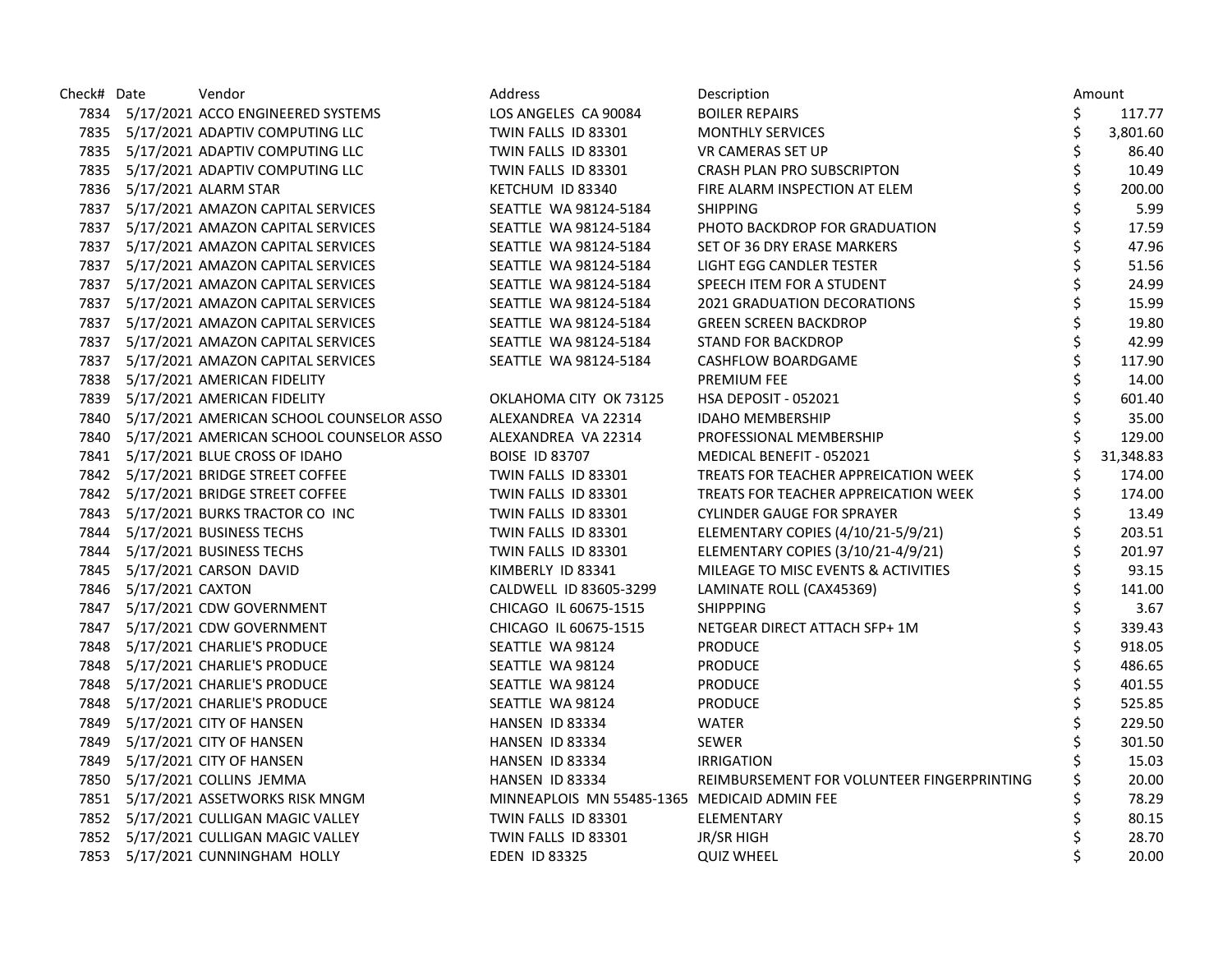|      | 7853 5/17/2021 CUNNINGHAM HOLLY                 | <b>EDEN ID 83325</b>     | 2021 GEAR UP SPRING MTG CONF                 | \$ | 638.75    |
|------|-------------------------------------------------|--------------------------|----------------------------------------------|----|-----------|
|      | 7854 5/17/2021 ELIZABETH GRAHAM MESSAGE THERAPY | KIMBERLY ID 83341        | MASSAGES FOR STAFF 4/23/21                   | \$ | 250.00    |
|      | 7854 5/17/2021 ELIZABETH GRAHAM MESSAGE THERAPY | KIMBERLY ID 83341        | MASSAGES FOR STAFF 3/5/21                    |    | 250.00    |
|      | 7855 5/17/2021 FATBEAM LLC                      | COEUR D ALENE ID 83814   | <b>INTERNET SERVICE</b>                      | \$ | 1,725.00  |
|      | 7856 5/17/2021 FLOYD LILLY COMPANY              | TWIN FALLS ID 83303-0461 | PTO PUMP FOR SPRAYER                         |    | 376.48    |
|      | 7856 5/17/2021 FLOYD LILLY COMPANY              | TWIN FALLS ID 83303-0461 | <b>VALVE FOR SPRAYER</b>                     |    | 50.34     |
| 7857 | 5/17/2021 GEM STATE PAPER                       | TWIN FALLS ID 83303-0469 | ADVANCE SPECTRUM VACUUM REPAIRS              |    | 141.50    |
| 7857 | 5/17/2021 GEM STATE PAPER                       | TWIN FALLS ID 83303-0469 | <b>TOILET PAPER</b>                          |    | 182.50    |
| 7858 | 5/17/2021 GRANT PAM                             | SUN VALLEY ID 83354      | FOOD GIFT CARD FOR PARENTS ATTENDING PAC MTG |    | 40.00     |
|      | 7859 5/17/2021 GREAT AMERICA FINANCIAL SERV     | DALLAS TX 75266-0831     | COPIER AGREEMENT-JR/SR HIGH                  |    | 121.00    |
|      | 7860 5/17/2021 HANSEN HIGH SCHOOL               |                          | FLOWERS FOR PRESCHOOL                        | \$ | 27.00     |
|      | 7861 5/17/2021 HANSEN SCHOOL DISTRICT #415      |                          | EMPLOYER SHARE FICA/MC - 052021              |    | 12,647.33 |
|      | 7862 5/17/2021 HANSEN SCHOOL DISTRICT #415      |                          | SPECIAL ED PRESCHOOL-TEA - 052021            |    | 3,942.66  |
|      | 7862 5/17/2021 HANSEN SCHOOL DISTRICT #415      |                          | ELEMENTARY TEACHER - 052021                  |    | 40,293.91 |
|      | 7862 5/17/2021 HANSEN SCHOOL DISTRICT #415      |                          | ELEMENTARY-WORKED PREP - 052021              |    | 84.88     |
|      | 7862 5/17/2021 HANSEN SCHOOL DISTRICT #415      |                          | ELEMENTARY-ELL CERTIFIED - 052021            | \$ | 259.58    |
|      | 7862 5/17/2021 HANSEN SCHOOL DISTRICT #415      |                          | ELEMENTARY-LITERACY TEAC - 052021            | \$ | 1,455.69  |
|      | 7862 5/17/2021 HANSEN SCHOOL DISTRICT #415      |                          | ELEMENTARY PARA - 052021                     |    | 1,095.25  |
|      | 7862 5/17/2021 HANSEN SCHOOL DISTRICT #415      |                          | SUB TEACHER-ELEMENTARY - 052021              |    | 304.00    |
|      | 7862 5/17/2021 HANSEN SCHOOL DISTRICT #415      |                          | SUB PARA-ELEMENTARY - 052021                 |    | 380.00    |
|      | 7862 5/17/2021 HANSEN SCHOOL DISTRICT #415      |                          | SECONDARY TEACHER - 052021                   | Ś  | 28,655.55 |
|      | 7862 5/17/2021 HANSEN SCHOOL DISTRICT #415      |                          | SECONDARY-WORKED PREP - 052021               |    | 651.33    |
|      | 7862 5/17/2021 HANSEN SCHOOL DISTRICT #415      |                          | SECONDARY-ELL CERTIFIED - 052021             | \$ | 259.58    |
|      | 7862 5/17/2021 HANSEN SCHOOL DISTRICT #415      |                          | SECONDARY PARA - 052021                      |    | 91.64     |
|      | 7862 5/17/2021 HANSEN SCHOOL DISTRICT #415      |                          | SUB TEACHER-SECONDARY - 052021               |    | 152.00    |
|      | 7862 5/17/2021 HANSEN SCHOOL DISTRICT #415      |                          | SECONDARY-VOCATIONAL EDU - 052021            |    | 3,697.91  |
|      | 7862 5/17/2021 HANSEN SCHOOL DISTRICT #415      |                          | SPECIAL ED CERTIFIED-ELE - 052021            |    | 3,776.00  |
|      | 7862 5/17/2021 HANSEN SCHOOL DISTRICT #415      |                          | SPECIAL ED CERTIFIED-SEC - 052021            | \$ | 3,375.00  |
|      | 7862 5/17/2021 HANSEN SCHOOL DISTRICT #415      |                          | SPECIAL ED CLASSIFIED-EL - 052021            | \$ | 1,982.74  |
|      | 7862 5/17/2021 HANSEN SCHOOL DISTRICT #415      |                          | SPECIAL ED PRESCHOOL-PAR - 052021            |    | 438.72    |
|      | 7862 5/17/2021 HANSEN SCHOOL DISTRICT #415      |                          | ACTIVITY-COACH - 052021                      |    | 9,200.00  |
|      | 7862 5/17/2021 HANSEN SCHOOL DISTRICT #415      |                          | ACTIVITY-ATHLETIC DIRECT - 052021            |    | 433.33    |
|      | 7862 5/17/2021 HANSEN SCHOOL DISTRICT #415      |                          | GUIDANCE-ELEM - 052021                       |    | 785.92    |
|      | 7862 5/17/2021 HANSEN SCHOOL DISTRICT #415      |                          | <b>GUIDANCE-SEC - 052021</b>                 | \$ | 2,628.55  |
|      | 7862 5/17/2021 HANSEN SCHOOL DISTRICT #415      |                          | GUIDANCE EXTENDED DAYS - 052021              | \$ | 278.58    |
|      | 7862 5/17/2021 HANSEN SCHOOL DISTRICT #415      |                          | COLLEGE/CAREER CLASSIFIE - 052021            |    | 129.29    |
|      | 7862 5/17/2021 HANSEN SCHOOL DISTRICT #415      |                          | SPED SUPPORT-CERT - 052021                   |    | 4,890.66  |
|      | 7862 5/17/2021 HANSEN SCHOOL DISTRICT #415      |                          | SPED SUPPORT DIRECTOR-EL - 052021            |    | 291.66    |
|      | 7862 5/17/2021 HANSEN SCHOOL DISTRICT #415      |                          | SPED SUPPORT DIRECTOR-SE - 052021            |    | 291.66    |
|      | 7862 5/17/2021 HANSEN SCHOOL DISTRICT #415      |                          | DISTRICT ADMINISTRAT - 052021                | Ś. | 7,437.50  |
|      | 7862 5/17/2021 HANSEN SCHOOL DISTRICT #415      |                          | ADMINISTRATION-ELEMENTAR - 052021            |    | 4,899.83  |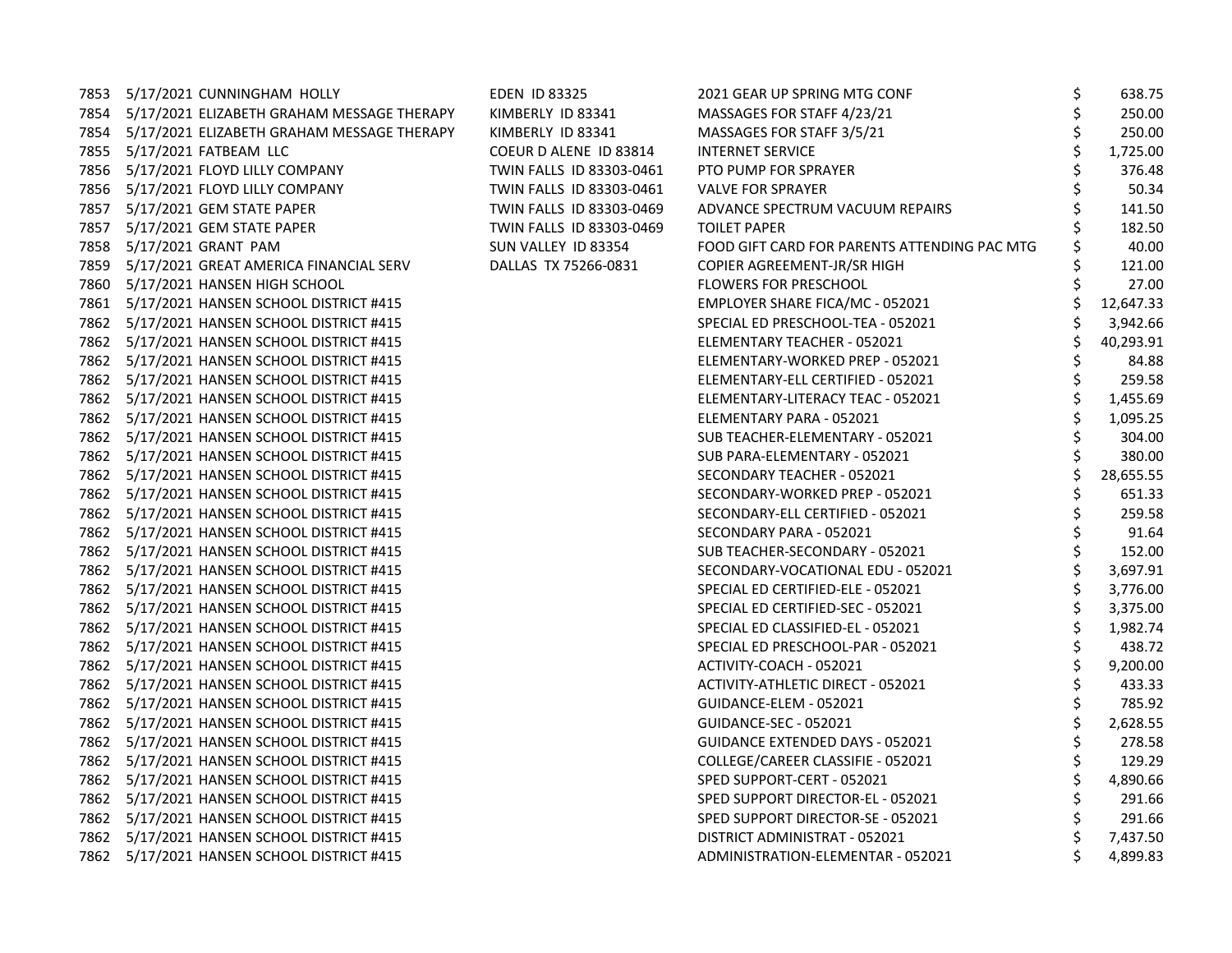|      | 7862 5/17/2021 HANSEN SCHOOL DISTRICT #415 |                                                 | ADMINISTRATION-SECONDARY - 052021                                   | \$ | 5,215.95  |
|------|--------------------------------------------|-------------------------------------------------|---------------------------------------------------------------------|----|-----------|
|      | 7862 5/17/2021 HANSEN SCHOOL DISTRICT #415 |                                                 | ADMIN ASSISTANT-ELEMENTA - 052021                                   | \$ | 1,254.60  |
|      | 7862 5/17/2021 HANSEN SCHOOL DISTRICT #415 |                                                 | ADMIN ASSISTANT-SEC - 052021                                        | \$ | 1,450.40  |
|      | 7862 5/17/2021 HANSEN SCHOOL DISTRICT #415 |                                                 | <b>BUSINESS OPERATION - 052021</b>                                  | \$ | 3,318.49  |
|      | 7862 5/17/2021 HANSEN SCHOOL DISTRICT #415 |                                                 | <b>BUILDING CARE - 052021</b>                                       | \$ | 5,087.07  |
|      | 7862 5/17/2021 HANSEN SCHOOL DISTRICT #415 |                                                 | <b>BUILDING MAINT - 052021</b>                                      | \$ | 4,229.68  |
|      | 7862 5/17/2021 HANSEN SCHOOL DISTRICT #415 |                                                 | GROUNDS - 052021                                                    |    | 278.66    |
|      | 7862 5/17/2021 HANSEN SCHOOL DISTRICT #415 |                                                 | TRANSPORTATION-SUPERVISO - 052021                                   | \$ | 265.20    |
|      | 7862 5/17/2021 HANSEN SCHOOL DISTRICT #415 |                                                 | TRANSPORTATION-MECHANIC - 052021                                    | \$ | 553.80    |
|      | 7862 5/17/2021 HANSEN SCHOOL DISTRICT #415 |                                                 | TRANSPORTATION- PUPIL TR - 052021                                   | \$ | 2,564.11  |
|      | 7862 5/17/2021 HANSEN SCHOOL DISTRICT #415 |                                                 | TRANSPORTATION-OTHER - 052021                                       | \$ | 324.90    |
|      | 7862 5/17/2021 HANSEN SCHOOL DISTRICT #415 |                                                 | TRANSPORTATION-OFFICE - 052021                                      | \$ | 211.81    |
|      | 7862 5/17/2021 HANSEN SCHOOL DISTRICT #415 |                                                 | TRANSPORTATION- ACTVTY D - 052021                                   | \$ | 547.51    |
|      | 7862 5/17/2021 HANSEN SCHOOL DISTRICT #415 |                                                 | TRANSPORTATION- DOWN TIM - 052021                                   | \$ | 100.45    |
|      | 7862 5/17/2021 HANSEN SCHOOL DISTRICT #415 |                                                 | SECONDARY-CTE-AG - 052021                                           | \$ | 666.66    |
|      | 7862 5/17/2021 HANSEN SCHOOL DISTRICT #415 |                                                 | TITLE I-CERTIFIED - 052021                                          | \$ | 4,743.20  |
|      | 7862 5/17/2021 HANSEN SCHOOL DISTRICT #415 |                                                 | TITLE I-CLASSIFIED - 052021                                         | \$ | 2,203.61  |
|      | 7862 5/17/2021 HANSEN SCHOOL DISTRICT #415 |                                                 | TITLE I-COUNSELOR - 052021                                          | \$ | 710.58    |
|      | 7862 5/17/2021 HANSEN SCHOOL DISTRICT #415 |                                                 | MIGRANT C CERTIFIED ELEM - 052021                                   | \$ | 560.00    |
|      | 7862 5/17/2021 HANSEN SCHOOL DISTRICT #415 |                                                 | MIGRANT C-CLASSIFIED ELE - 052021                                   | \$ | 1,078.99  |
|      | 7862 5/17/2021 HANSEN SCHOOL DISTRICT #415 |                                                 | MIGRANT C CERTIFIED SEC - 052021                                    | \$ | 222.50    |
|      | 7862 5/17/2021 HANSEN SCHOOL DISTRICT #415 |                                                 | IDEA PART B-CLASSIFIED E - 052021                                   | \$ | 1,900.00  |
|      | 7862 5/17/2021 HANSEN SCHOOL DISTRICT #415 |                                                 | IDEA PART B CLASSIFIED S - 052021                                   | \$ | 1,299.03  |
|      | 7862 5/17/2021 HANSEN SCHOOL DISTRICT #415 |                                                 | IDEA PART B PRESCHOOL - 052021                                      | \$ | 408.50    |
|      | 7862 5/17/2021 HANSEN SCHOOL DISTRICT #415 |                                                 | MEDICIAD CLASSIFIED SEC - 052021                                    | \$ | 684.52    |
|      | 7862 5/17/2021 HANSEN SCHOOL DISTRICT #415 |                                                 | TITLE IV-CLASSIFIED - 052021                                        | \$ | 323.00    |
|      | 7862 5/17/2021 HANSEN SCHOOL DISTRICT #415 |                                                 | RURAL EDUC CLASSIFIED-EL - 052021                                   | \$ | 102.77    |
|      | 7862 5/17/2021 HANSEN SCHOOL DISTRICT #415 |                                                 | 21st CENTURY GRANT-CERTI - 052021                                   | \$ | 1,135.00  |
|      | 7862 5/17/2021 HANSEN SCHOOL DISTRICT #415 |                                                 | 21st CENTURY GRANT DIREC - 052021                                   |    | 2,832.50  |
|      | 7862 5/17/2021 HANSEN SCHOOL DISTRICT #415 |                                                 | 21ST CENTURY GRANT-CLASS - 052021                                   | \$ | 1,144.00  |
| 7862 | 5/17/2021 HANSEN SCHOOL DISTRICT #415      |                                                 | 21st CENTURY GRANT-ENRIC - 052021                                   | \$ | 108.00    |
|      | 7862 5/17/2021 HANSEN SCHOOL DISTRICT #415 |                                                 | 21st CENTURY-TRANSPORTAT - 052021                                   | \$ | 179.79    |
|      | 7862 5/17/2021 HANSEN SCHOOL DISTRICT #415 |                                                 | 21st CENTURY-FOOD SERVIC - 052021                                   | \$ | 95.00     |
|      | 7862 5/17/2021 HANSEN SCHOOL DISTRICT #415 |                                                 | GEAR UP-CLASSIFIED - 052021                                         | \$ | 1,200.00  |
|      | 7862 5/17/2021 HANSEN SCHOOL DISTRICT #415 |                                                 | FOOD SERVICE - 052021                                               |    | 3,716.20  |
| 7862 | 5/17/2021 HANSEN SCHOOL DISTRICT #415      |                                                 | SAFE & DRUG FREE - 052021                                           |    | 333.33    |
| 7863 | 5/17/2021 HANSEN SCHOOL DISTRICT #415      |                                                 | <b>EMPLOYER SHARE PERSI - 052021</b>                                |    | 19,818.86 |
| 7864 | 5/17/2021 HEINEMANN                        |                                                 | PORTSMOUTH NH 03802-6926 THE READING MINILESSONS BOOK GRADE K       | Ś. | 495.00    |
|      | 7864 5/17/2021 HEINEMANN                   |                                                 | PORTSMOUTH NH 03802-6926 CLASSROOM INDEPENDENT READING COLLECTION K | \$ | 2,400.00  |
|      | 7864 5/17/2021 HEINEMANN                   | PORTSMOUTH NH 03802-6926 SHIPPING               |                                                                     | \$ | 673.83    |
|      | 7864 5/17/2021 HEINEMANN                   | PORTSMOUTH NH 03802-6926 CLASSROOM BOOK CLUBS K |                                                                     | \$ | 2,432.00  |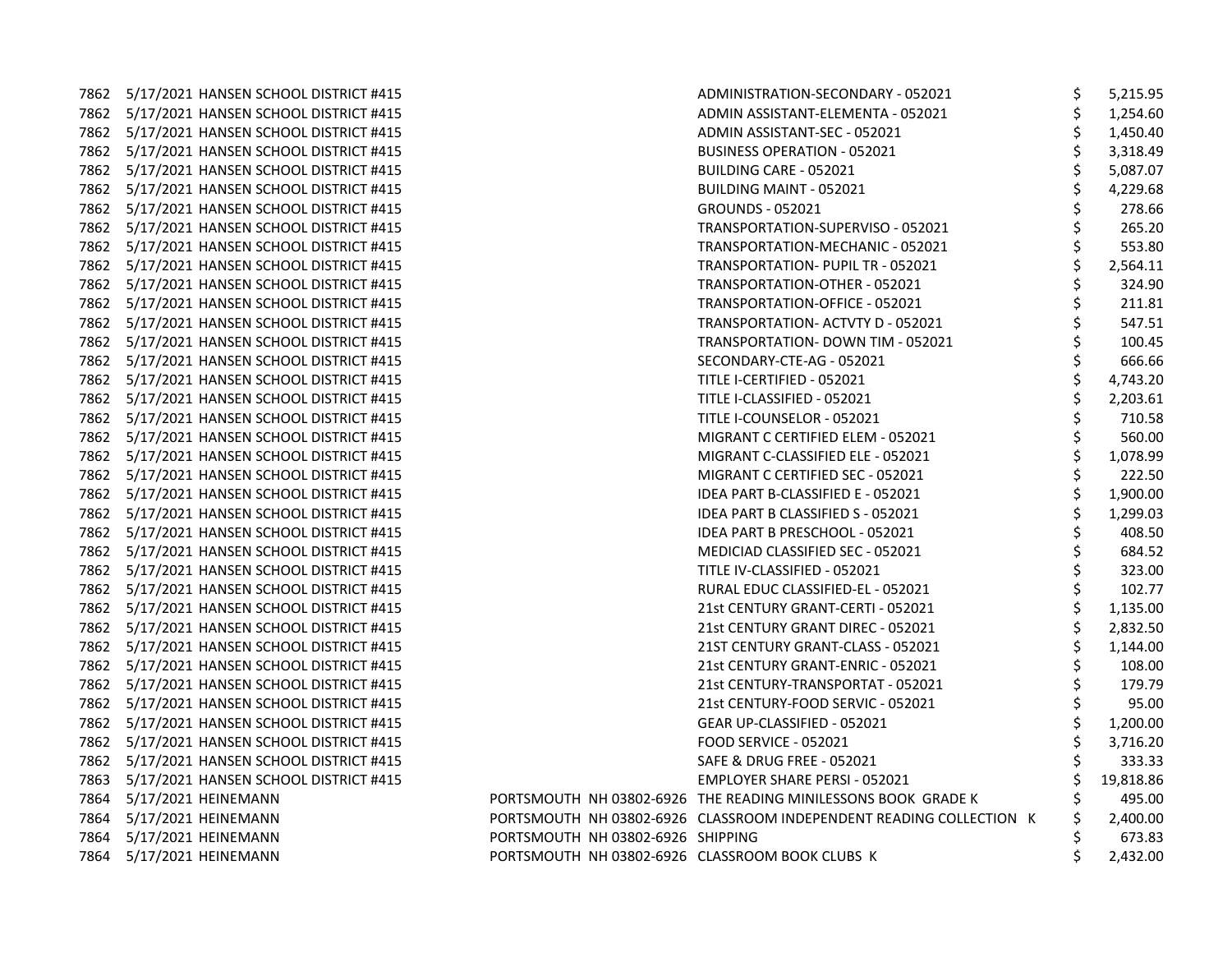| 7864 | 5/17/2021 HEINEMANN                                                                                  |                                            | PORTSMOUTH NH 03802-6926 CLASSROOM INTERACTIVE READ-ALOUD COLLECTION-K | \$<br>2,160.00 |
|------|------------------------------------------------------------------------------------------------------|--------------------------------------------|------------------------------------------------------------------------|----------------|
|      | 7865 5/17/2021 HERNANDEZ DACIA                                                                       | HANSEN ID 83334                            | POWER UP SUMMIT RENTAL CAR & MEALS                                     | \$<br>454.65   |
|      | 7865 5/17/2021 HERNANDEZ DACIA                                                                       | HANSEN ID 83334                            | POWER UP SUMMIT CONF                                                   | \$<br>75.00    |
|      | 7865 5/17/2021 HERNANDEZ DACIA                                                                       | HANSEN ID 83334                            | ITEMS FOR COMMUNITY SERVICE                                            | \$<br>84.33    |
|      | 7865 5/17/2021 HERNANDEZ DACIA                                                                       | HANSEN ID 83334                            | WARHAWK MUSEUM ENTRY FEE                                               | \$<br>236.00   |
|      | 7865 5/17/2021 HERNANDEZ DACIA                                                                       | HANSEN ID 83334                            | FRIDAY SCHOOL FOOD                                                     | 452.63         |
|      | 7866 5/17/2021 HOBART SERVICES;ITW FOOD EQUIP GROUP CAROL STREAM IL 60132-2517 REPAIRS TO DISHWASHER |                                            |                                                                        | \$<br>672.24   |
| 7866 | 5/17/2021 HOBART SERVICES;ITW FOOD EQUIP GROUP CAROL STREAM IL 60132-2517 TAX EXEMPT                 |                                            |                                                                        | (17.61)        |
| 7867 | 5/17/2021 HOLINKA LAW P.C.                                                                           | <b>BOISE ID 83719</b>                      | PROFESSIONAL SERVICES                                                  | \$<br>119.00   |
| 7868 | 5/17/2021 IASBO                                                                                      | JEROME ID 83338                            | REGISTRATION FOR SUMMER CONFERENCE                                     | \$<br>175.00   |
|      | 7868 5/17/2021 IASBO                                                                                 | JEROME ID 83338                            | 2021-22 MEMBERSHIP                                                     | \$<br>125.00   |
|      | 7868 5/17/2021 IASBO                                                                                 | JEROME ID 83338                            | 2020-21 MEMBERSHIP                                                     | 125.00         |
|      | 7869 5/17/2021 IDAHO DIGITAL LEARNING                                                                | <b>BOISE ID 83707</b>                      | PATHWAYS TO SUCCESS                                                    | \$<br>75.00    |
|      | 7869 5/17/2021 IDAHO DIGITAL LEARNING                                                                | <b>BOISE ID 83707</b>                      | US HISTORY 10B-FX                                                      | 15.00          |
|      | 7870 5/17/2021 IDAHO POWER                                                                           | CAROL STREAM IL 60197-5381 ELEMENTARY      |                                                                        | \$<br>1,780.95 |
|      | 7870 5/17/2021 IDAHO POWER                                                                           | CAROL STREAM IL 60197-5381 FOOTBALL FIELD  |                                                                        | \$<br>5.16     |
|      | 7870 5/17/2021 IDAHO POWER                                                                           | CAROL STREAM IL 60197-5381 IRRIGATION PUMP |                                                                        | \$<br>18.41    |
|      | 7870 5/17/2021 IDAHO POWER                                                                           | CAROL STREAM IL 60197-5381 DOME            |                                                                        | \$<br>226.10   |
|      | 7870 5/17/2021 IDAHO POWER                                                                           | CAROL STREAM IL 60197-5381 SOUTH MODULAR   |                                                                        | \$<br>16.50    |
|      | 7870 5/17/2021 IDAHO POWER                                                                           | CAROL STREAM IL 60197-5381 JR/SR HIGH      |                                                                        | \$<br>1,392.18 |
|      | 7870 5/17/2021 IDAHO POWER                                                                           | CAROL STREAM IL 60197-5381 PRESCHOOL       |                                                                        | \$<br>41.11    |
|      | 7871 5/17/2021 IDAHO SCHOOL BOARDS ASSOC INC                                                         | BOISE ID 83707-4797                        | 2021 SLI REG FOR MR. CARSON                                            | \$<br>300.00   |
|      | 7871 5/17/2021 IDAHO SCHOOL BOARDS ASSOC INC                                                         | BOISE ID 83707-4797                        | PHASE ONE OF TRUSTEE REZONE                                            | \$<br>1,900.00 |
|      | 7871 5/17/2021 IDAHO SCHOOL BOARDS ASSOC INC                                                         | BOISE ID 83707-4797                        | PROFESSIONAL DEVELOPMENT PKG                                           | \$<br>2,600.00 |
|      | 7872 5/17/2021 IDAHO AG TEACHERS ASSOC                                                               | MERIDIAN ID 83646                          | IATA MEMBERSHIP DUES 21-22                                             | \$<br>130.00   |
|      | 7872 5/17/2021 IDAHO AG TEACHERS ASSOC                                                               | MERIDIAN ID 83646                          | AMANDA EVANS- SUMMER IN SERVICE                                        | \$<br>125.00   |
|      | 7873 5/17/2021 INTEGRATED TECHNOLOGIES                                                               | TWIN FALLS ID 83303-1843                   | COPIES JR/SR HIGH (4/3/21-5/2/21)                                      | \$<br>172.60   |
|      | 7873 5/17/2021 INTEGRATED TECHNOLOGIES                                                               | TWIN FALLS ID 83303-1843                   | <b>HS OFFICE COPIES</b>                                                | \$<br>3.97     |
|      | 7874 5/17/2021 INTERMOUNTAIN GAS                                                                     | <b>BISMARCK ND 58506-5600</b>              | AG BLDG                                                                | \$<br>393.57   |
|      | 7874 5/17/2021 INTERMOUNTAIN GAS                                                                     | <b>BISMARCK ND 58506-5600</b>              | PRESCHOOL                                                              | \$<br>72.87    |
| 7874 | 5/17/2021 INTERMOUNTAIN GAS                                                                          | <b>BISMARCK ND 58506-5600</b>              | <b>DOME</b>                                                            | \$<br>85.06    |
| 7874 | 5/17/2021 INTERMOUNTAIN GAS                                                                          | <b>BISMARCK ND 58506-5600</b>              | JR/SR HIGH                                                             | \$<br>1,001.15 |
| 7874 | 5/17/2021 INTERMOUNTAIN GAS                                                                          | <b>BISMARCK ND 58506-5600</b>              | ELEMENTARY                                                             | \$<br>408.92   |
| 7875 | 5/17/2021 JOSTENS                                                                                    | CHICAGO IL 60673-1213                      | <b>SHIPPING</b>                                                        | \$<br>10.23    |
|      | 7875 5/17/2021 JOSTENS                                                                               | CHICAGO IL 60673-1213                      | <b>GRADUATION DIPLOMAS</b>                                             | \$<br>123.00   |
|      | 7876 5/17/2021 LAKESHORE LEARNING MATERIALS                                                          | CARSON CA 90895                            | CLASSROOM MAGNETIC LETTERS KIT                                         | \$<br>209.93   |
|      | 7876 5/17/2021 LAKESHORE LEARNING MATERIALS                                                          | CARSON CA 90895                            | <b>SHIPPING</b>                                                        | 31.49          |
| 7877 | 5/17/2021 LYTLE SIGNS INC                                                                            | TWIN FALLS ID 83303                        | DEPOSIT FOR WORK ON ELEM MARQUEE                                       | 1,082.00       |
|      | 7878 5/17/2021 MEADOW GOLD DAIRY                                                                     | ATLANTA GZ 30374-6496                      | <b>MILK</b>                                                            | 1,941.06       |
|      | 7879 5/17/2021 NAPA AUTO PARTS                                                                       | TWIN FALLS ID 83303-1425                   | <b>HOSE FOR SPRAYER</b>                                                | \$<br>23.35    |
|      | 7879 5/17/2021 NAPA AUTO PARTS                                                                       | TWIN FALLS ID 83303-1425                   | PRESSURE GAUGE FOR SPRAYER                                             | \$<br>28.99    |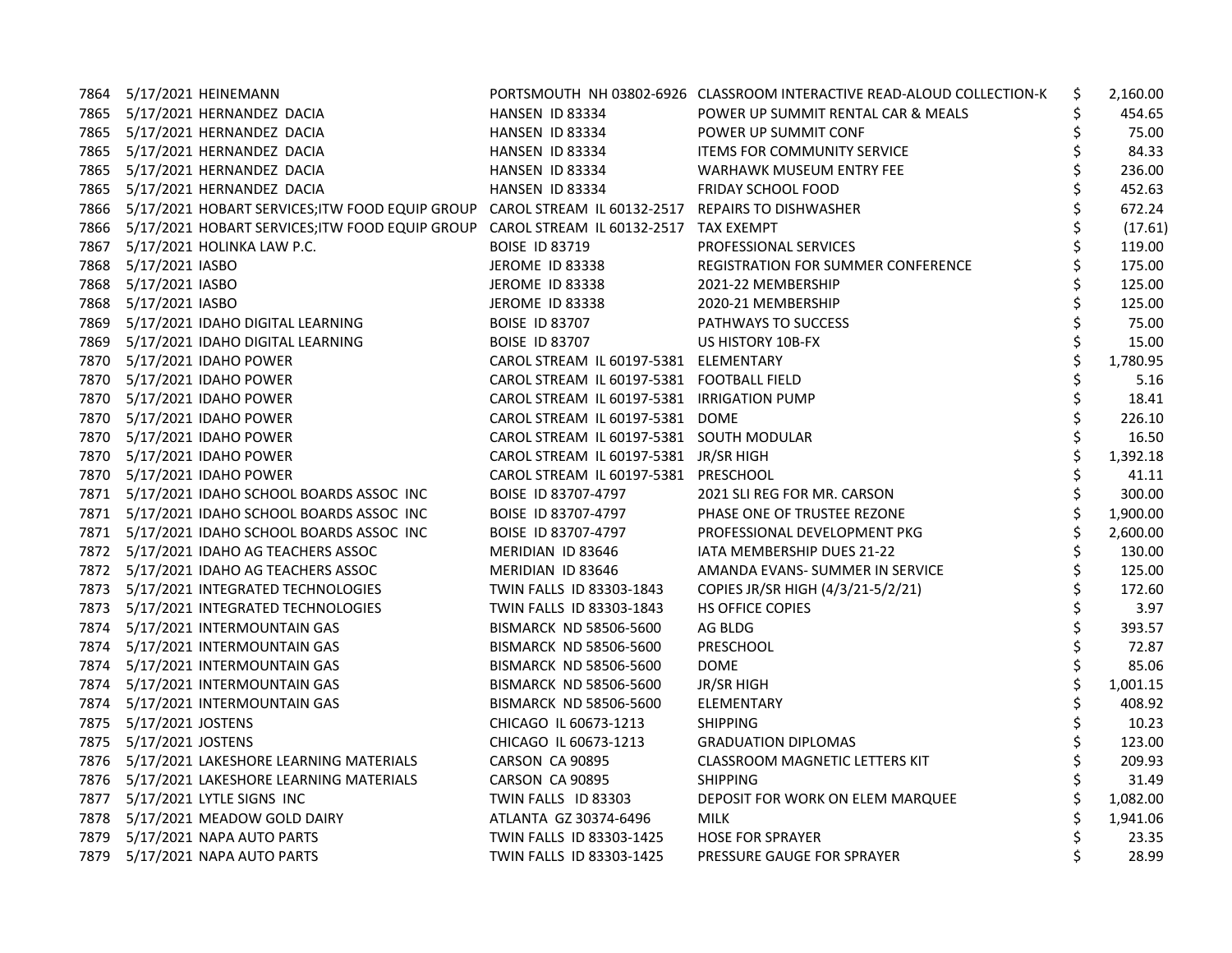|      | 7880 5/17/2021 NASSP/NHS               | BOSTON MA 02241-7939      | NATIONAL HONOR SOCIETY MEMBERSHIP              | \$ | 385.00    |
|------|----------------------------------------|---------------------------|------------------------------------------------|----|-----------|
|      | 7881 5/17/2021 OFFICE DEPOT            | PHOENIX AZ 85038-9248     | <b>TONER FOR HS OFFICE</b>                     | \$ | 61.99     |
|      | 7882 5/17/2021 ONE LESS THING          | WATKINSVILLE GA 30677     | POULTRY JUDGING                                |    | 300.00    |
|      | 7882 5/17/2021 ONE LESS THING          | WATKINSVILLE GA 30677     | <b>SHIPPING</b>                                | \$ | 15.00     |
|      | 7883 5/17/2021 PNC EQUIPMENT FINANCE   | CLEVELAND OH 44193        | 77 PASSENGER BUS                               | \$ | 15,133.10 |
|      | 7884 5/17/2021 PRIMARY THERAPY SOURCE  | TWIN FALLS ID 83301       | CONSULTS/PAPERWORK/MILEAGE                     |    | 624.70    |
| 7884 | 5/17/2021 PRIMARY THERAPY SOURCE       | TWIN FALLS ID 83301       | OCCUPATIONAL THERAPY                           |    | 2,030.00  |
| 7884 | 5/17/2021 PRIMARY THERAPY SOURCE       | TWIN FALLS ID 83301       | PHYSICAL THERAPY                               |    | 595.00    |
| 7885 | 5/17/2021 RIDLEY'S                     | TWIN FALLS ID 83301       | SAT TESTING SUPPLIES & ISU FIELDTRIP SNACKS    |    | 89.56     |
|      | 7885 5/17/2021 RIDLEY'S                | TWIN FALLS ID 83301       | Q3 ACADEMIC CELEBRATION SUPPLIES               |    | 46.21     |
|      | 7885 5/17/2021 RIDLEY'S                | TWIN FALLS ID 83301       | SCHOOL BOARD SUPERINTENDENT INTERVIEW SUPPLIES |    | 30.02     |
|      | 7885 5/17/2021 RIDLEY'S                | TWIN FALLS ID 83301       | FFA EVENT SUPPLIES                             |    | 51.40     |
|      | 7885 5/17/2021 RIDLEY'S                | TWIN FALLS ID 83301       | <b>LAUNDRY SOAP</b>                            |    | 4.99      |
|      | 7885 5/17/2021 RIDLEY'S                | TWIN FALLS ID 83301       | PRESCHOOL SUPPLIES & SNACKS                    |    | 124.67    |
|      | 7886 5/17/2021 SELECT SOURCE INC       | KIMBERLY ID 83341         | <b>EXTRA KEY</b>                               |    | 2.59      |
|      | 7886 5/17/2021 SELECT SOURCE INC       | KIMBERLY ID 83341         | SUPPLIES FOR ELEM REPAIRS                      | \$ | 13.57     |
|      | 7886 5/17/2021 SELECT SOURCE INC       | KIMBERLY ID 83341         | <b>FUEL CANS FOR GROUNDS</b>                   | \$ | 49.98     |
|      | 7886 5/17/2021 SELECT SOURCE INC       | KIMBERLY ID 83341         | TEACHER LOUNGE SINK REPAIR SUPPLIES            |    | 39.98     |
|      | 7886 5/17/2021 SELECT SOURCE INC       | KIMBERLY ID 83341         | <b>HOSE CLAMPS</b>                             |    | 5.99      |
| 7887 | 5/17/2021 SHAMROCK FOODS               | SEATTLE WA 98124-1846     | <b>FOOD SUPPLIES</b>                           |    | 1,340.07  |
| 7887 | 5/17/2021 SHAMROCK FOODS               | SEATTLE WA 98124-1846     | FRIDAY SCHOOL FOOD                             |    | 23.53     |
|      | 7887 5/17/2021 SHAMROCK FOODS          | SEATTLE WA 98124-1846     | <b>FOOD SUPPLIES</b>                           | \$ | 563.91    |
|      | 7887 5/17/2021 SHAMROCK FOODS          | SEATTLE WA 98124-1846     | <b>FOOD SUPPLIES</b>                           | \$ | 259.25    |
|      | 7887 5/17/2021 SHAMROCK FOODS          | SEATTLE WA 98124-1846     | <b>FOOD SUPPLIES</b>                           |    | 758.87    |
| 7888 | 5/17/2021 SHOBE AMANDA                 | KIMBERLY ID 83341         | MILEAGE FOR MIGRANT LIAISON                    |    | 69.00     |
| 7889 | 5/17/2021 SMITHS CUSTOMER CHARGES      | PITTSBURGH PA 15264-4481  | FRIDAY SCHOOL BREAKFAST                        | \$ | 34.10     |
|      | 7890 5/17/2021 SOS DRIVING SCHOOL      | TWIN FALLS ID 83301       | <b>DRIVERS ED</b>                              | \$ | 1,200.00  |
|      | 7891 5/17/2021 SPARKLIGHT              | PHOENIX AZ 85062-8000     | PHONE SERVICE                                  | \$ | 340.95    |
|      | 7892 5/17/2021 ST. LUKES HEALTH SYSTEM | BOISE ID 83701-1012       | RANDOM DOT DRUG TEST                           | \$ | 110.00    |
|      | 7893 5/17/2021 THE SPRINKLER SHOP INC  | PAUL ID 83347             | REPLACEMENT SPRINKLER AT HS                    |    | 8.68      |
|      | 7894 5/17/2021 TOOLS FOR SCHOOLS       | EMMETT ID 83617           | <b>FOOD SUPPLIES</b>                           |    | 6,707.78  |
| 7895 | 5/17/2021 TOSHIBA FINANCIAL SERVICES   | LOS ANGELES CA 90030-0310 | COPIER AGREEMENT-ELEM                          |    | 188.00    |
|      | 7896 5/17/2021 VALLEY WIDE COOPERATIVE | NAMPA ID 83687            | <b>GAS CREDIT</b>                              |    | (2.27)    |
|      | 7896 5/17/2021 VALLEY WIDE COOPERATIVE | NAMPA ID 83687            | FUEL FOR GROUNDS                               | \$ | 34.42     |
|      | 7896 5/17/2021 VALLEY WIDE COOPERATIVE | NAMPA ID 83687            | <b>SCHOOL VEHICLE FUEL</b>                     | \$ | 100.53    |
|      | 7896 5/17/2021 VALLEY WIDE COOPERATIVE | <b>NAMPA ID 83687</b>     | FUEL FOR HML FAMILY                            |    | 29.49     |
|      | 7896 5/17/2021 VALLEY WIDE COOPERATIVE | NAMPA ID 83687            | YELLOW BUS FUEL                                |    | 1,630.20  |
| 7897 | 5/17/2021 VANCE GABRIELLE              | TWIN FALLS ID 83303       | REIMBURSEMENT FOR VOLUNTEER FINGERPRINTING     |    | 20.00     |
| 7898 | 5/17/2021 VERIZON WIRELESS             | DALLAS TX 75266-0108      | <b>CELL PHONES</b>                             |    | 80.37     |
| 7899 | 5/17/2021 VISA                         | TWIN FALLS ID 83303-0249  | LUNCH FOR ADMINISTRATIVE ASSITANT DAY          | \$ | 138.45    |
| 7899 | 5/17/2021 VISA                         | TWIN FALLS ID 83303-0249  | LUNCH FOR MIGRANT PAC MEETING                  | Ś. | 15.47     |